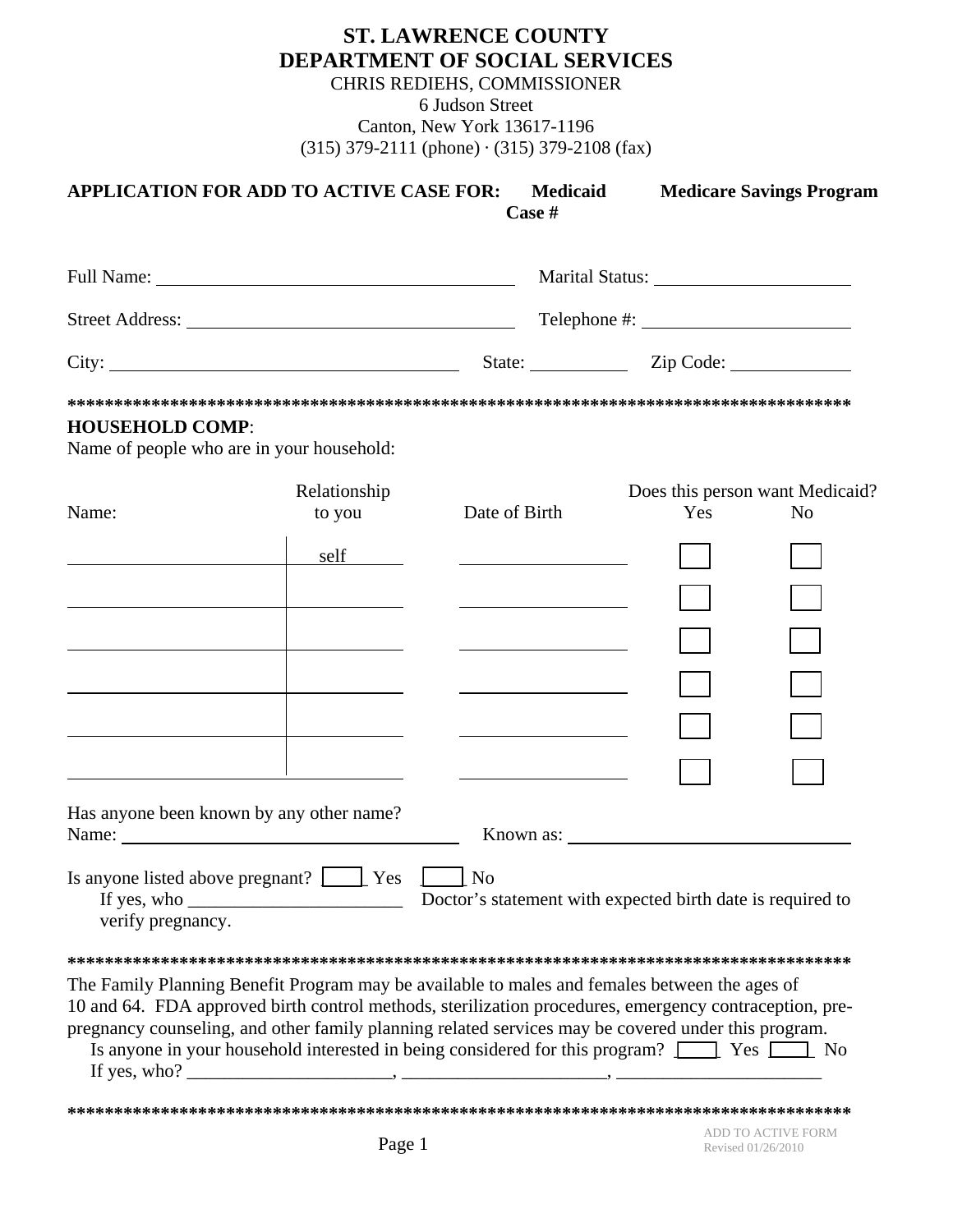## **INCOME**:

You must indicate if anyone in the household receives money from the following:

| Earned Income YES $\boxed{\phantom{1}}$ NO $\boxed{\phantom{1}}$ If yes, complete the following section. |
|----------------------------------------------------------------------------------------------------------|
|                                                                                                          |
|                                                                                                          |
|                                                                                                          |
|                                                                                                          |
| Do you have health insurance through this employment? $Yes$ $\boxed{\qquad}$ No                          |
| If yes, send copy of front and back of all insurance cards.                                              |
|                                                                                                          |
|                                                                                                          |
|                                                                                                          |
|                                                                                                          |
|                                                                                                          |
| Do you have health insurance through this employment? Yes $\boxed{\phantom{1}}$ No $\boxed{\phantom{1}}$ |
| If yes, send copy of front and back of all insurance cards.                                              |
|                                                                                                          |
| Self-Employment YES <u>NOME</u>                                                                          |
| If yes, submit copies of last years federal income tax (including all attachments and schedules).        |
|                                                                                                          |
| Odd Jobs $YES$ NO $\Box$                                                                                 |
| If yes, submit a signed statement from the individual who pays you, indicating the type of work          |
| being done, how much you are paid, and how often this work is performed.                                 |
|                                                                                                          |
| <b>UNEARNED INCOME:</b>                                                                                  |

You must indicate if you or anyone who lives with you has and/or is applying for:

|                                   | Yes, No | Person Receiving | Amount |
|-----------------------------------|---------|------------------|--------|
| Social Security                   |         |                  |        |
| <b>GI Dependency Allotments</b>   |         |                  |        |
| Income (rent) from Boarder/Lodger |         |                  |        |
| <b>Rental Income</b>              |         |                  |        |
| <b>NYS Disability Benefits</b>    |         |                  |        |
| <b>Retirement Benefits</b>        |         |                  |        |
| <b>Unemployment Benefits</b>      |         |                  |        |
| Union Benefits-Strike Pay         |         |                  |        |
| <b>Veteran Benefits</b>           |         |                  |        |
| Workmen's Compensation            |         |                  |        |
| Other (specify)                   |         |                  |        |
|                                   |         |                  |        |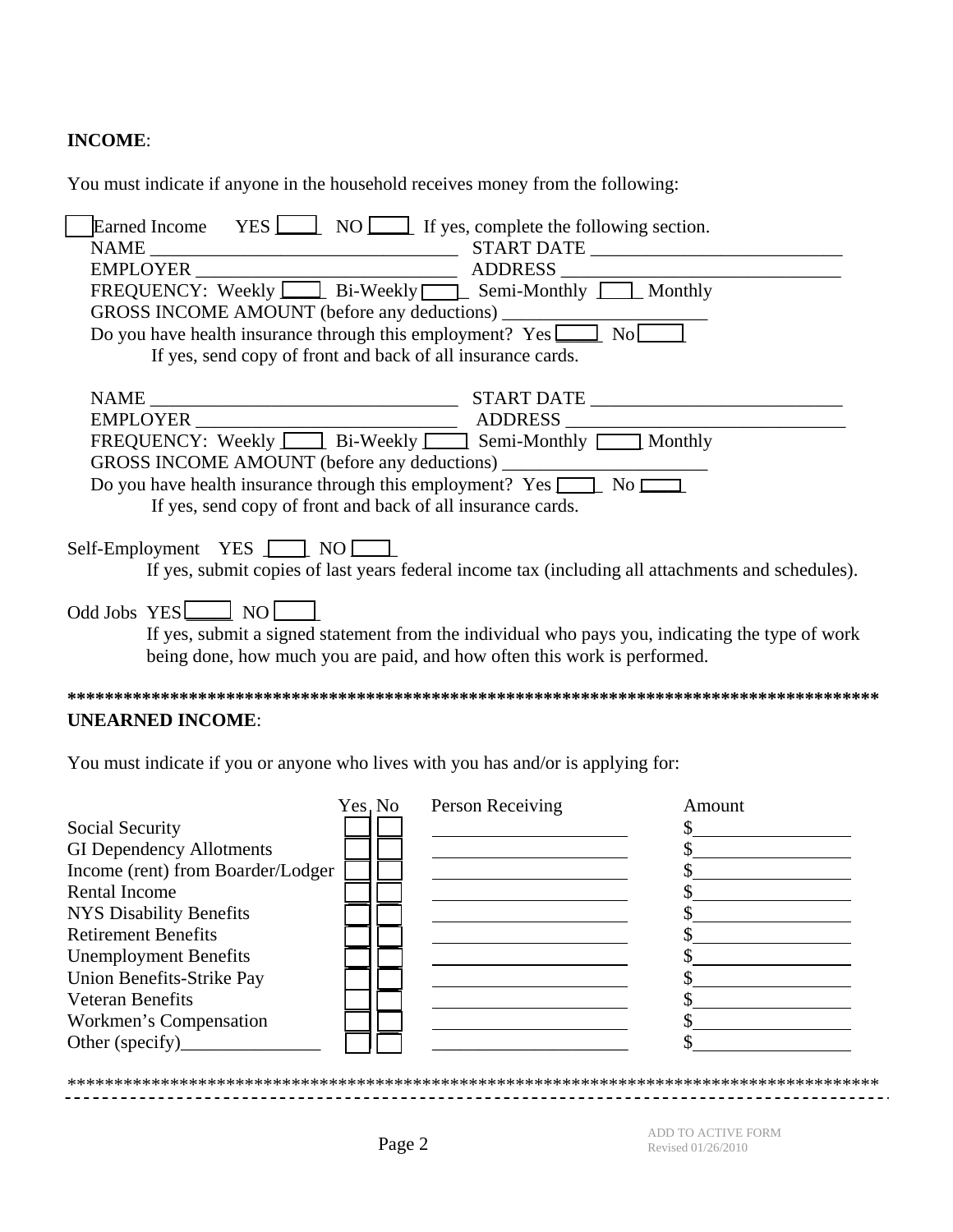## **RESOURCES**:

You must indicate if you or anyone who lives with you has and/or is in the process of setting up or purchasing: You must provide bank account information even if there is a zero or negative account balance.

|                                                                                      | Yes No | <b>Whose Name</b><br>is it in? |  | Amount Account # Company or<br><b>Bank Name</b>                                                                                                                                                                                                                                                                                                                                                                                        |
|--------------------------------------------------------------------------------------|--------|--------------------------------|--|----------------------------------------------------------------------------------------------------------------------------------------------------------------------------------------------------------------------------------------------------------------------------------------------------------------------------------------------------------------------------------------------------------------------------------------|
| Cash on hand                                                                         |        |                                |  |                                                                                                                                                                                                                                                                                                                                                                                                                                        |
| Life Insurance                                                                       |        |                                |  |                                                                                                                                                                                                                                                                                                                                                                                                                                        |
| Stocks, Bonds, Mutual Funds                                                          |        |                                |  |                                                                                                                                                                                                                                                                                                                                                                                                                                        |
| IRA, KEOGH, 401-K                                                                    |        |                                |  |                                                                                                                                                                                                                                                                                                                                                                                                                                        |
| <b>Burial Fund</b>                                                                   |        |                                |  | $\begin{array}{ccccccccccccc}\n\text{\bf 5} & \text{\bf \textbf{1} & \textbf{1} & \textbf{1} & \textbf{1} & \textbf{1} & \textbf{1} & \textbf{1} & \textbf{1} & \textbf{1} & \textbf{1} & \textbf{1} & \textbf{1} & \textbf{1} & \textbf{1} & \textbf{1} & \textbf{1} & \textbf{1} & \textbf{1} & \textbf{1} & \textbf{1} & \textbf{1} & \textbf{1} & \textbf{1} & \textbf{1} & \textbf{1} & \textbf{1} & \textbf{1} & \textbf{1} & \$ |
| Eligible for Income Tax Refund                                                       |        |                                |  |                                                                                                                                                                                                                                                                                                                                                                                                                                        |
| Named as a Beneficiary                                                               |        |                                |  |                                                                                                                                                                                                                                                                                                                                                                                                                                        |
| <b>Checking Account</b>                                                              |        |                                |  |                                                                                                                                                                                                                                                                                                                                                                                                                                        |
| <b>Savings Account</b>                                                               |        |                                |  |                                                                                                                                                                                                                                                                                                                                                                                                                                        |
| <b>Credit Union Account</b>                                                          |        |                                |  | $\frac{1}{\sqrt{1-\frac{1}{2}}\sqrt{1-\frac{1}{2}}\sqrt{1-\frac{1}{2}}\sqrt{1-\frac{1}{2}}\sqrt{1-\frac{1}{2}}\sqrt{1-\frac{1}{2}}\sqrt{1-\frac{1}{2}}\sqrt{1-\frac{1}{2}}\sqrt{1-\frac{1}{2}}\sqrt{1-\frac{1}{2}}\sqrt{1-\frac{1}{2}}\sqrt{1-\frac{1}{2}}\sqrt{1-\frac{1}{2}}\sqrt{1-\frac{1}{2}}\sqrt{1-\frac{1}{2}}\sqrt{1-\frac{1}{2}}\sqrt{1-\frac{1}{2}}\sqrt{1-\frac{1}{2}}\sqrt{1-\frac{1}{2}}\sqrt{1-\frac$                   |
| Deferred Compensation Account                                                        |        |                                |  | $s$ and $s$ and $s$ and $s$ and $s$ and $s$ and $s$ and $s$ and $s$ and $s$ and $s$ and $s$ and $s$ and $s$ and $s$ and $s$ and $s$ and $s$ and $s$ and $s$ and $s$ and $s$ and $s$ and $s$ and $s$ and $s$ and $s$ and $s$ a                                                                                                                                                                                                          |
| <b>Burial Space</b>                                                                  |        |                                |  |                                                                                                                                                                                                                                                                                                                                                                                                                                        |
| An Annuity                                                                           |        |                                |  | $\frac{1}{\sqrt{1-\frac{1}{2}}}\frac{1}{\sqrt{1-\frac{1}{2}}}\frac{1}{\sqrt{1-\frac{1}{2}}}\frac{1}{\sqrt{1-\frac{1}{2}}}\frac{1}{\sqrt{1-\frac{1}{2}}}\frac{1}{\sqrt{1-\frac{1}{2}}}\frac{1}{\sqrt{1-\frac{1}{2}}}\frac{1}{\sqrt{1-\frac{1}{2}}}\frac{1}{\sqrt{1-\frac{1}{2}}}\frac{1}{\sqrt{1-\frac{1}{2}}}\frac{1}{\sqrt{1-\frac{1}{2}}}\frac{1}{\sqrt{1-\frac{1}{2}}}\frac{1}{\sqrt{1-\frac{1}{2}}}\frac{1}{\sqrt{1-\frac{$        |
| In Trust or Pass Account                                                             |        |                                |  |                                                                                                                                                                                                                                                                                                                                                                                                                                        |
| Has Own Home                                                                         |        |                                |  |                                                                                                                                                                                                                                                                                                                                                                                                                                        |
| Automobile                                                                           |        |                                |  | Year Make/Model Make/Model Vear                                                                                                                                                                                                                                                                                                                                                                                                        |
| <b>Other Vehicles</b>                                                                |        |                                |  |                                                                                                                                                                                                                                                                                                                                                                                                                                        |
| <b>SHELTER EXPENSE:</b>                                                              |        |                                |  |                                                                                                                                                                                                                                                                                                                                                                                                                                        |
| Mortgage/Rent: \$                                                                    |        |                                |  |                                                                                                                                                                                                                                                                                                                                                                                                                                        |
|                                                                                      |        |                                |  |                                                                                                                                                                                                                                                                                                                                                                                                                                        |
| Water Bill? YES ________ NO ______<br>If yes, send a copy of your most recent bill.  |        |                                |  |                                                                                                                                                                                                                                                                                                                                                                                                                                        |
|                                                                                      |        |                                |  |                                                                                                                                                                                                                                                                                                                                                                                                                                        |
| <b>HEALTH INSURANCE:</b>                                                             |        |                                |  |                                                                                                                                                                                                                                                                                                                                                                                                                                        |
| Is anyone in the household covered by other health insurance? YES ________ NO ______ |        |                                |  |                                                                                                                                                                                                                                                                                                                                                                                                                                        |
|                                                                                      |        |                                |  |                                                                                                                                                                                                                                                                                                                                                                                                                                        |